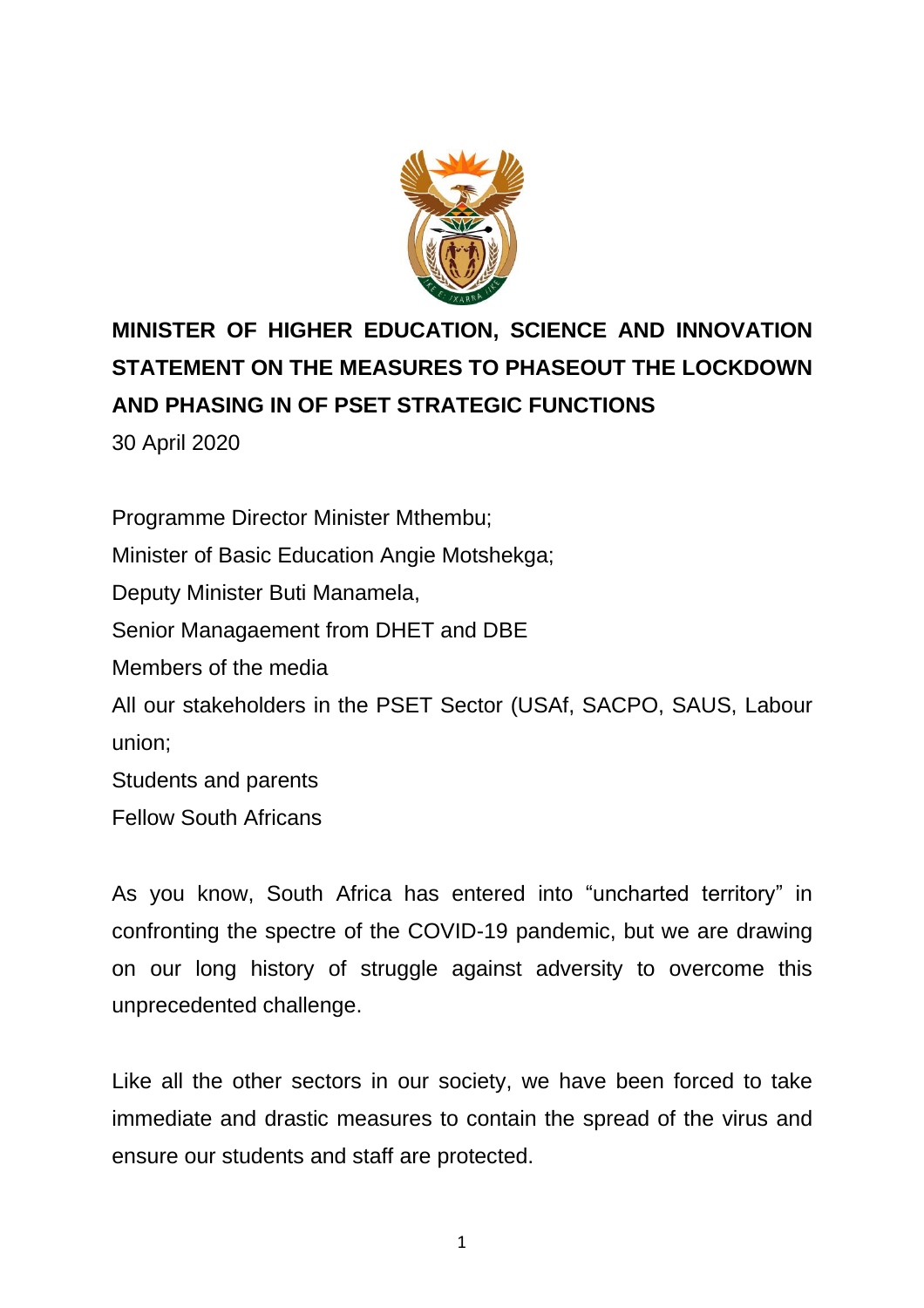The essence of our challenge can be put thus: We are constrained by the very same challenges we seek to address, poverty inequality and unemployment. The very problems we seek to solve are the obstacles standing on our way.

From the moment the President declared the COVID-19 pandemic to be a national disaster on Sunday 15 March, the Ministry of Higher Education, Science and Innovation, in conjunction with institutions, have put all our post-school educational institutions on early recess, and effectively suspended academic activity.

Today, the Ministry will be announcing measures in the context of the national COVID-19 measures announced by the Command Council on Wednesday, 29 April, 2020. All the measures to be identified herein follow within the strategic logic of the national COVID-19 strategy, and is informed by three (3) overarching considerations, as captured in our thematic focus: #Save the academic year. #Save lives

Firstly, whatever we do in the PSET sector, our responsibility is to lower the infection curve. Secondly, we must save the 2020 academic year, but not at the expense of lives. Thirdly, our efforts to save the academic year must avoid worsening the infection curve.

We will be implementing a risk adjusted strategy for the entire PSET sector based on the national COVID-19 protocols, and will direct and manage the way institutions carry out their academic mandates at all times within this strategic and policy framework.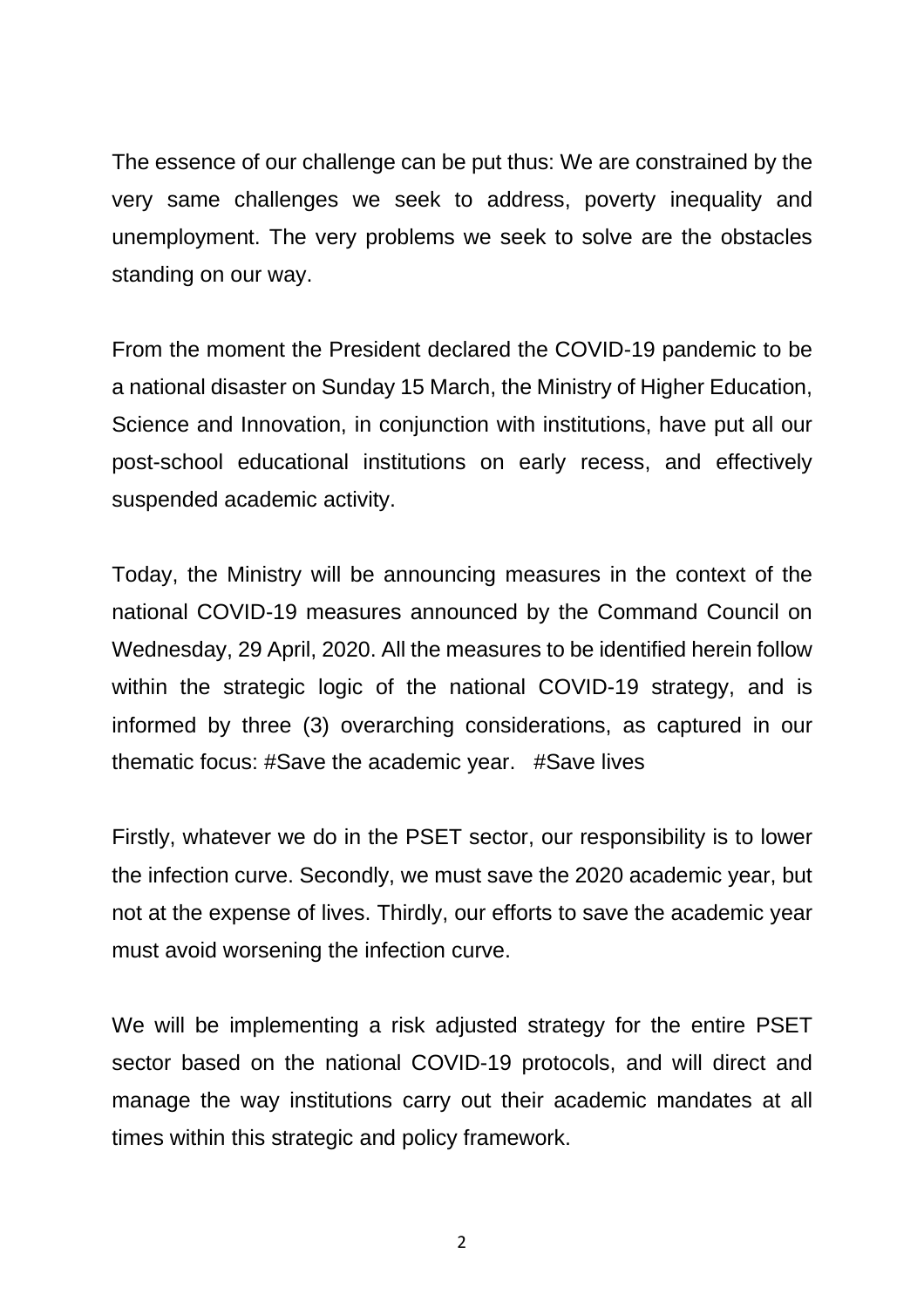### **2020 Academic Year**

Guided by the work and decisions of the National Command Council, we have decided **not** to resume with campus-based academic activity throughout the PSET sector, including all Universities and TVET Colleges, both public and private, during the Level Four (4) lockdown period.

The only exception will be the controlled return of final year Clinical Training (medical) students, under strict conditions, to also directly assist with the health management campaign of the Department of Health.

The risks of a return to normal campus-based activity for thousands of students and staff are simply too great and cannot function successfully outside of the national context of a general lockdown. Universities and TVET Colleges do not operate in a vacuum, but in a historically-specific context.

Against this background and with the endorsement by the Command Council, we have decided that the current period, from 1 May until South Africa transitions into a lower COVID-19 risk phase, must be used to put a number of critical interventions in place across the PSET system.

This includes:

• Developing and implementing effective multi-modal remote learning systems (digital, analogue and physical delivery of learning materials) to provide a reasonable level of academic support to all our students at all institutions to resume academic learning and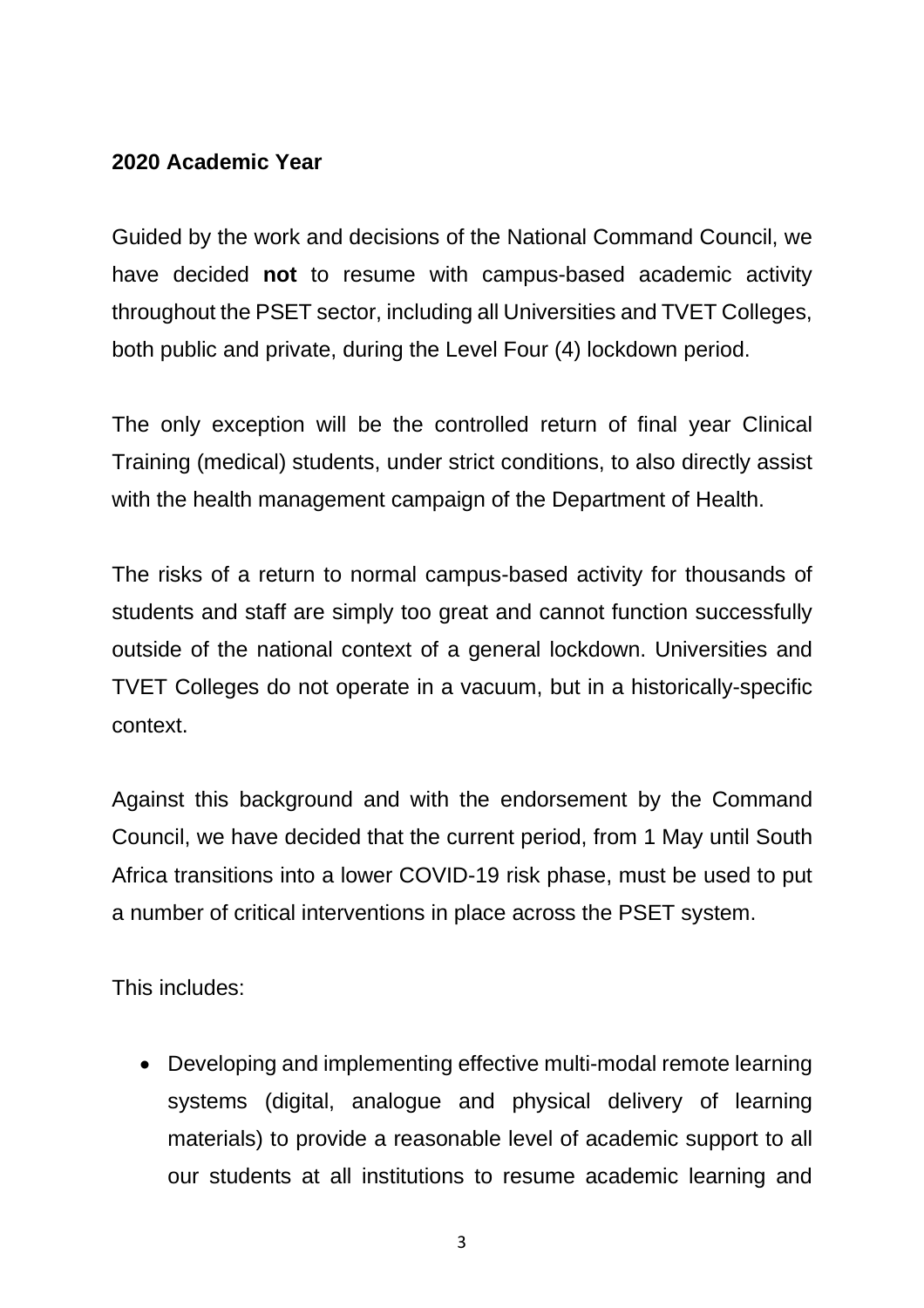teaching support. As we are in an unprecedented emergency, we have to use all available tools to reach our students fully cognisant that it will not substitute the need for contact learning when conditions permit. This we will do making sure that **No student or institution is left behind;**

- Securing a universal access deal with the major Mobile Network Operators around data and connectivity to support remote learning; We believe we are close to reaching such a deal
- Where physical delivery of learning materials are required and where no immediate digital means are ready, to ensure that students are provided with instructional materials;
- Finalizing the procurement and distribution of devices (laptops) for all students and its connectivity into digital remote learning platforms. In this regard, I would like to appeal to all students to ensure that they urgently register their correct numbers with their institutions so that when we finalise the educational rate for data, we can load it to the correct number so that all students can benefit.
- Strengthening our remote pedagogic teaching and learning models and sharing this across the TVET and University systems;
- Securing possible relief/stimulus/emergency funding to our public institutions in distress, including critical areas of financial support that may be required;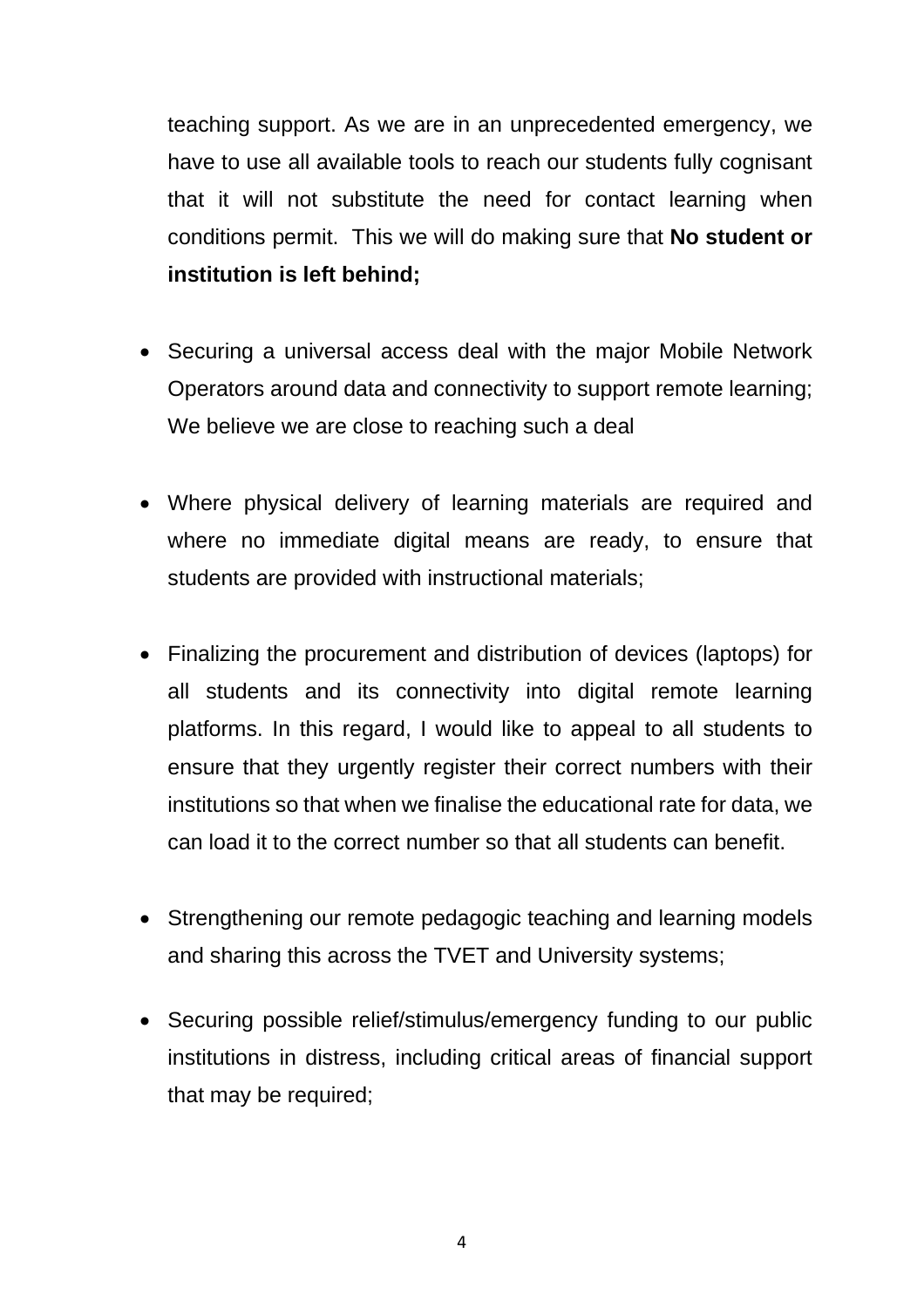- forging a compact for an equitable economic transformation that will ensure the advancement of the economic position of women, youth and persons with disabilities and that which promote localisation and industrialisation of our economy.
- Prepare all PSET campuses with deep cleaning and biosafety protocols to ensure readiness for eventual return of students and staff, and employing SMME's and cooperatives, to this task.
- Forging strong partnerships with both Departments of Health and Basic Education to coordinate all efforts to successfully and safely implement the 2020 academic year and phasing in of the 2021 academic year.

Our intention as a sector is to use this phase for planning and preparation at all our Universities and TVET Colleges, and the mobilization of resources. Our collective efforts during this period remains that of putting appropriate remote learning support systems in place for all our PSET institutions, using whatever means available, whilst preparing our institutional capacities for eventual return of students and staff once conditions permit such.

#### **HIGHER HEALTH**

When students return to campuses, protocols will be in place for the maintenance of physical distance, access to hand sanitisers and protective masks, and continual deep cleaning of facilities.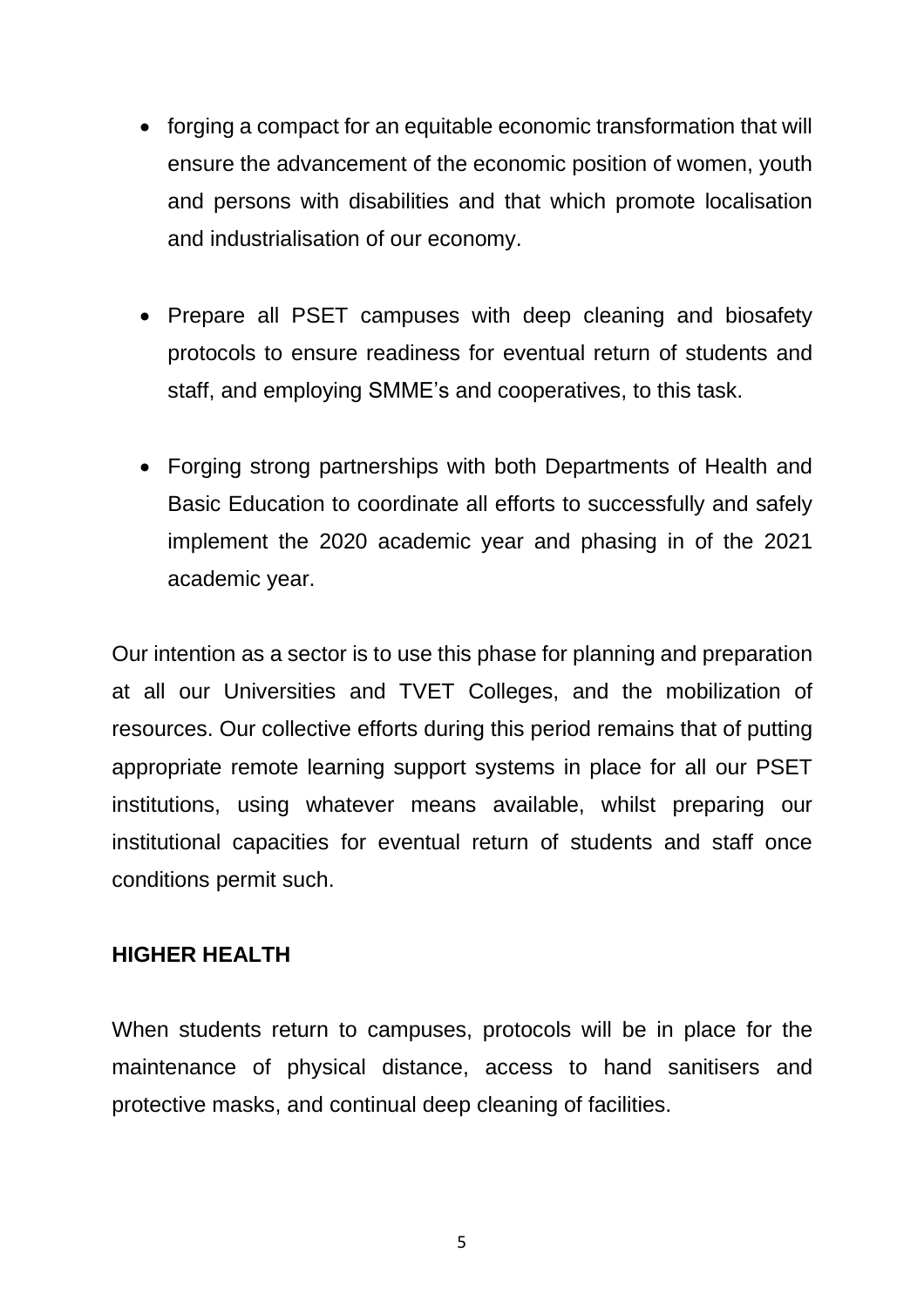In addition, reopening will entail the  $360^\circ$  screening/testing of staff and students, with environmental cleaning of campuses and residences. We are also identifying sites for quarantine facilities in or near our institutions as may be required.

We will also be providing mental health support and other forms of support necessary for staff and students throughout.

In a joint effort, HIGHER HEALTH supported by the Department of Health, the National Institute for Communicable Diseases (NICD), USAf, SACPO and other organisations, we have developed a comprehensive and clear set of PSET guidelines on managing Covid-19 in the sector, post lockdown.

I therefore would like to take this opportunity to announce that these guidelines will be distributed formally to all universities, TVET and CET colleges and other sub-sectors for implementation.

# **NATIONAL STUDENT FINANCIAL AID SCHEME (NSFAS)**

NSFAS funding for all students will continue while the academic year is underway.

The likely extension of the academic year will require additional funding to maintain allowances for students while they complete the academic year. As a Department, we are therefore working with NSFAS, in modelling these costs.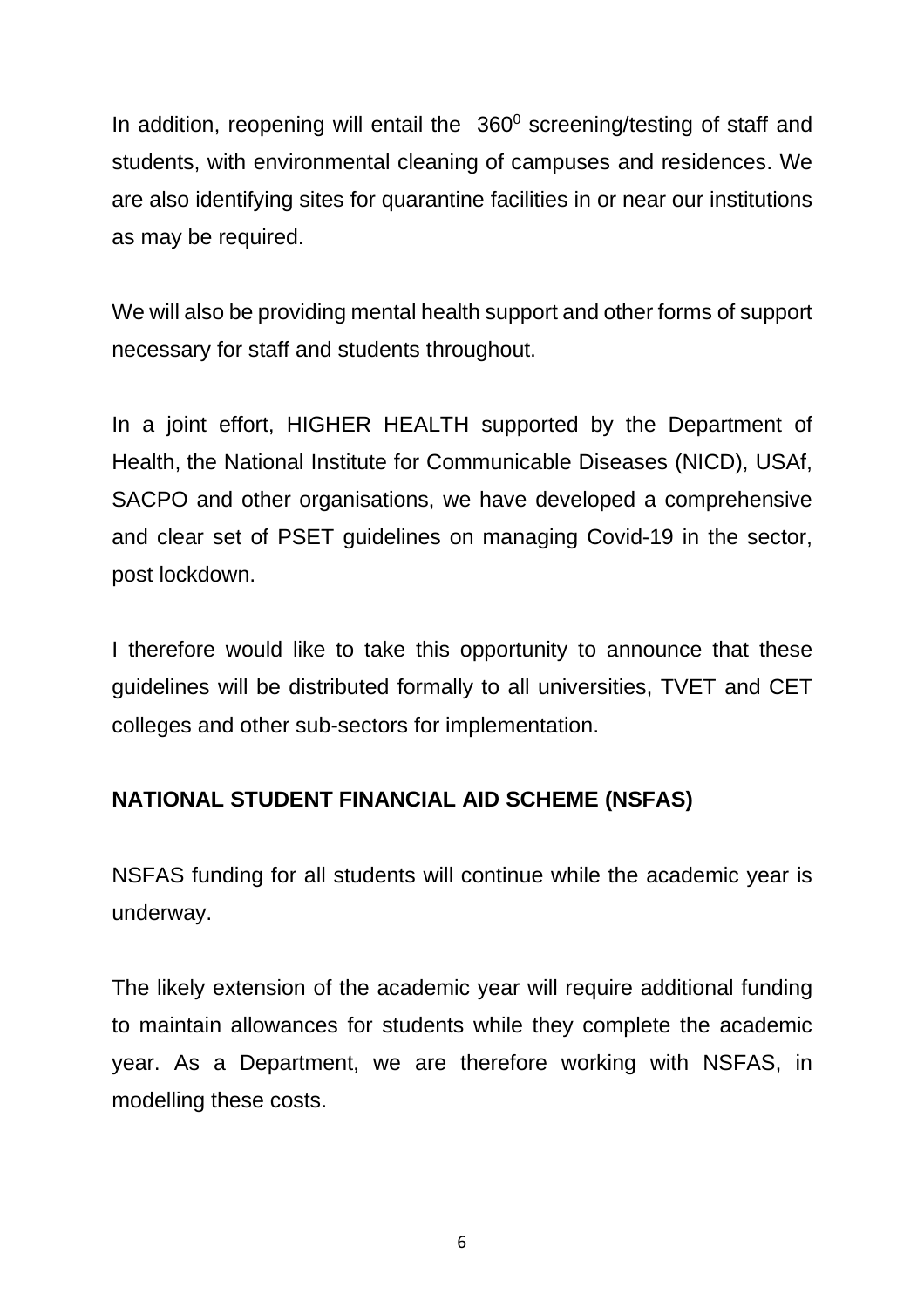Given the fact that all our universities have already disbursed learning materials allowances to their NSFAS supported students, I would like to urge our student who have not as yet utilized their allowance to use their allowances to purchase appropriate electronic learning devices to support their learning during this time.

# **UNIVERSITIES**

The 2020 academic year will be re-organised to enable all our institutions and their students to complete academic requirements, with the prospects of extending into early 2021 depending on the epidemiology and impact of the COVID-19 pandemic threat.

The completion of the academic year 2020 and the start of academic year 2021 will be aligned with the plans of the Department of Basic Education in terms of the completion cycle of the National Senior Certificate (NSC) examinations, and the release of the NSC results.

Any plans to reopen universities for contact learning over coming months will necessarily have to be calibrated within national COVID-19 health and safety parameters, taking into account issues of physical distancing, biosafety, and other risks.

As a result of highly uncertain and fluid social context imposed by the viral threat on every aspect of South African society, it is not possible to determine with any measure of certainty the dates when physical return to campuses for the bulk of our students will be possible.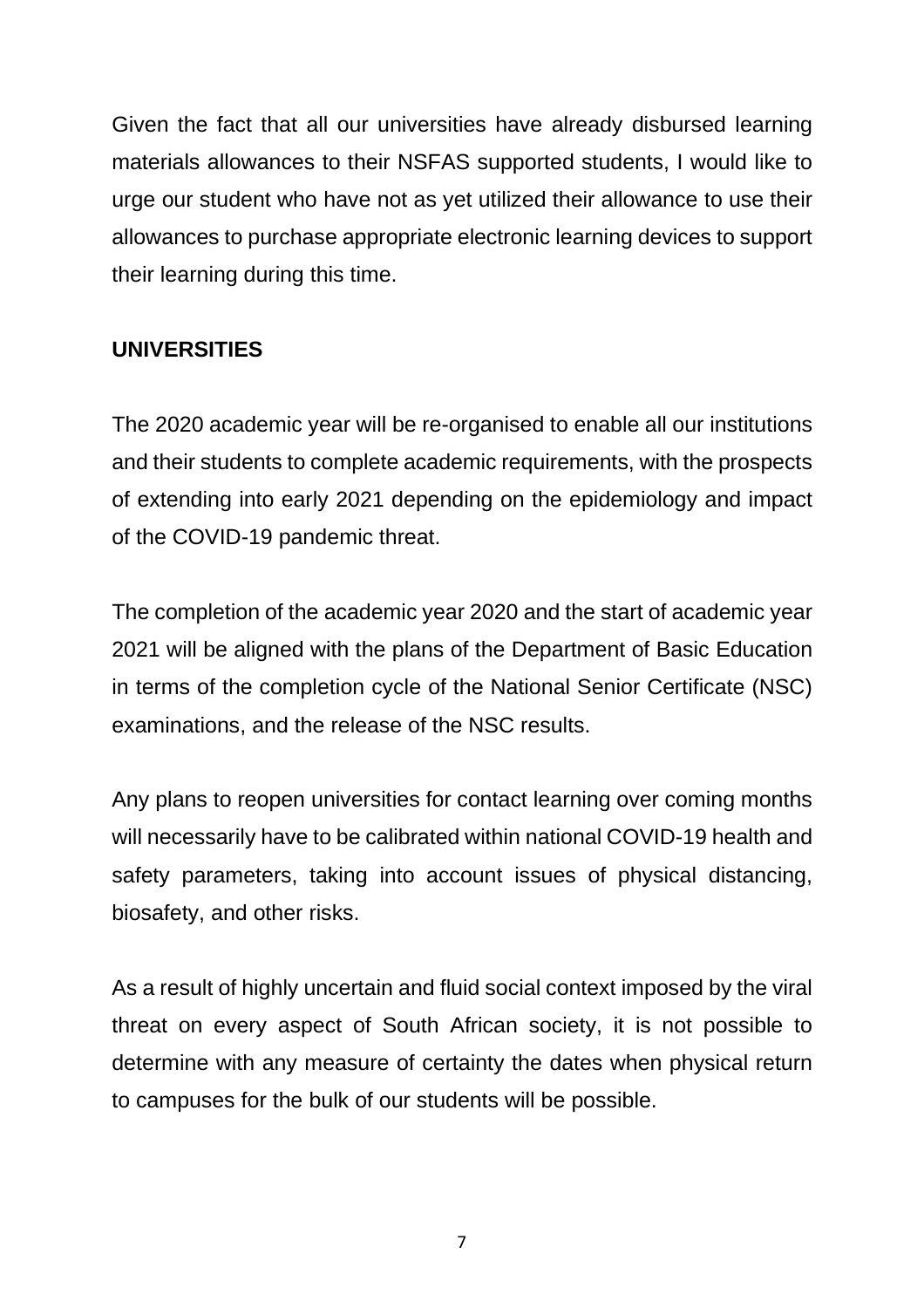Until we reach that point, every effort is now being made to put in place multiple and flexible methods of teaching and learning to support all our institutions and all our students.

Within a national framework currently in place, each university will have to put plans in place to ensure its specific programmes, resources, and capacity are adequate to offer various forms of remote and flexible learning **from the beginning of June 2020** until a full return to contact teaching and learning is feasible.

Our institutions will continue to offer training and support to academic staff and students in respect of the necessary technologies and mechanisms required to support teaching and learning.

The Department, assisted by the Centre for Industrial and Scientific Research (CSIR), is working on developing a Geospatial model to map the levels and quality of connectivity, bandwidth and distribution of learning and co-learning centres in various districts throughout South Africa, including municipal and other private facilities that might be used by students during this period. In addition, CSIR is modelling the 'carrying capacity' of our Universities and TVET colleges in the scenario where it would safe to return certain groups of students, and within the National Command Council COVID-19 regulatory parameters. I have indeed mobilized both my departments to support these efforts.

Once completed, this work should help us to better plan future normalization of activity on our campuses whilst in the current period being able to access, where appropriate, decentralised learning facilities in various districts for study purposes.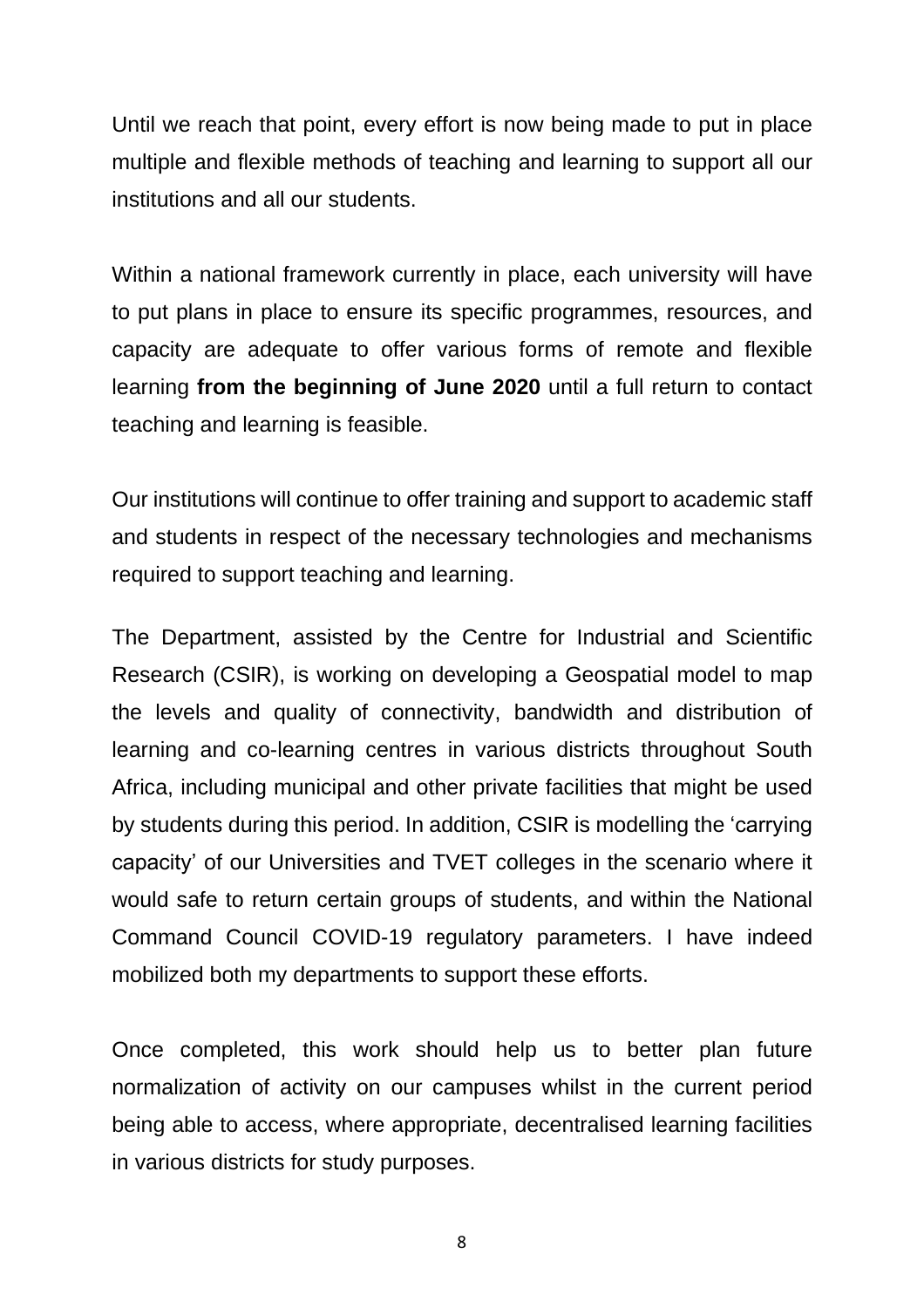As a department we aware that the COVID-19 pandemic has created new significant financial pressure on universities.

One such aspect which incurred significant losses as a result of the lockdown, is the stalled infrastructure projects on our various campuses, including student residences.

To unblock this, Government has made a provision for controlled relaxation to enable stalled infrastructure projects to be resumed from the 1<sup>st</sup> May, subject to adherence to strict health protocols. In the interim, we urge our universities to negotiate reduced liability terms with contractors.

# **TECHNICAL AND VOCATIONAL EDUCATION AND TRAINING**

For the Technical and Vocational Education and Training sector, the 2020 Academic Year will also be restructured in line with the continuity of the lockdown under Level Four (4) national protocols. This entails the need to restructure national examinations for the trimester, semester and full-year programmes.

To this end, our TVET Colleges will have to reorganize the academic year to enable students to complete trimesters 1 and 2 for Engineering Studies, both semesters for Business Studies, and the full- year NC(V) programmes.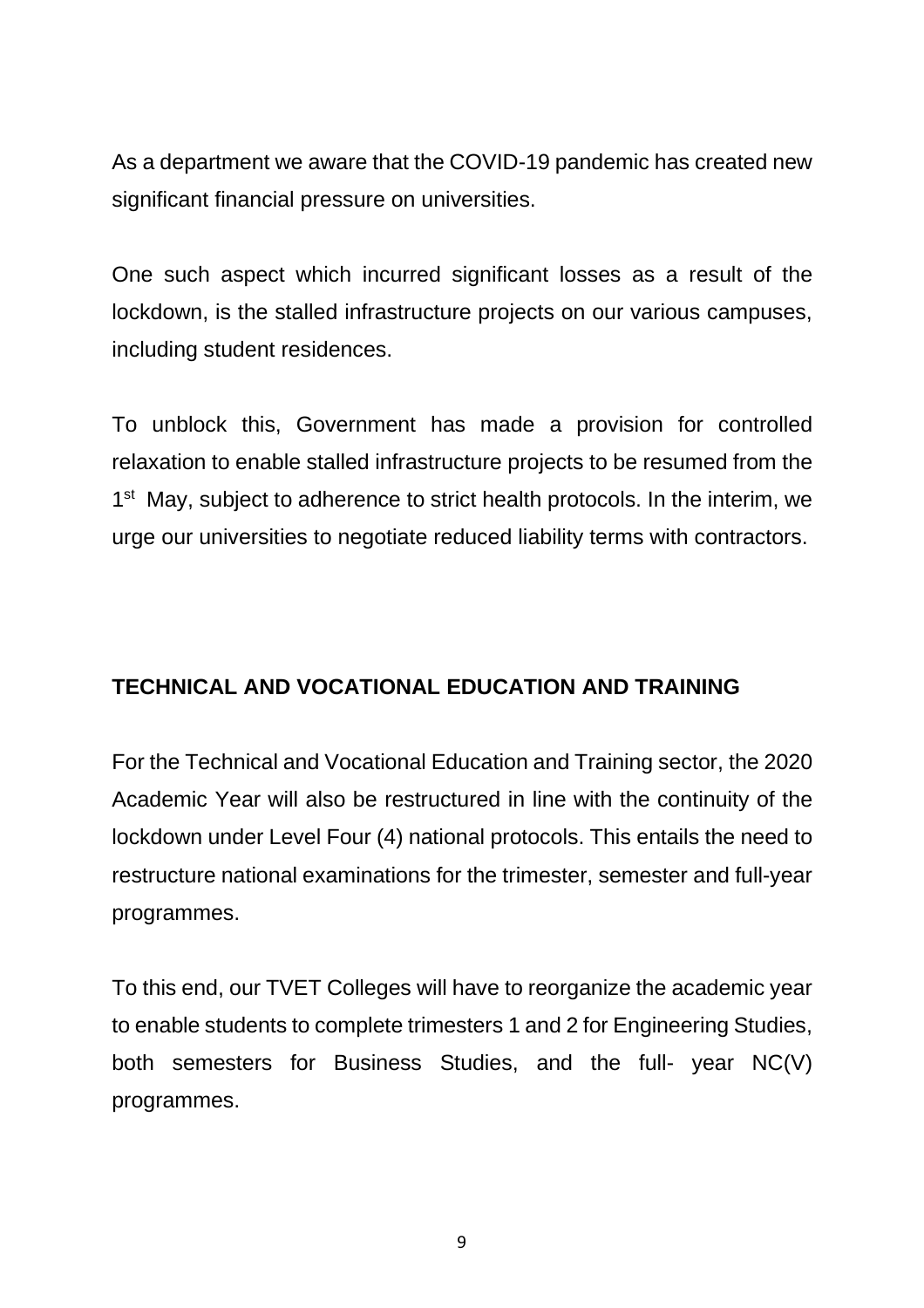Trimester 3, which should have taken place from August to November 2020, will be deferred to a date to be determined after consultation with stakeholders. This is to ensure that students are adequately prepared for the examinations.

A calendar detailing the commencement and end of classes, the examination sessions, as well as the short recess period will be released.

In acknowledgement of the fact that almost all TVET college students do not have devices to work online, and furthermore do not have access to data, various other support initiatives have been explored to support students remotely, whilst simultaneously working on acquiring devices for all NSFAS students.

Radio and TV broadcasts have already begun in key subjects, and are in the process of being expanded, and will continue for 6 months.

The use of textbooks, e-Guides, past question papers, and uploaded YouTube videos, are strongly advocated and supported through bulk smses from colleges and WhatsApp groups set up by lecturers.

All these broadcasts and additional resources are available on the Department of Higher Education and Training website for ready and continuous access by students.

### **COMMUNITY EDUCATION AND TRAINING**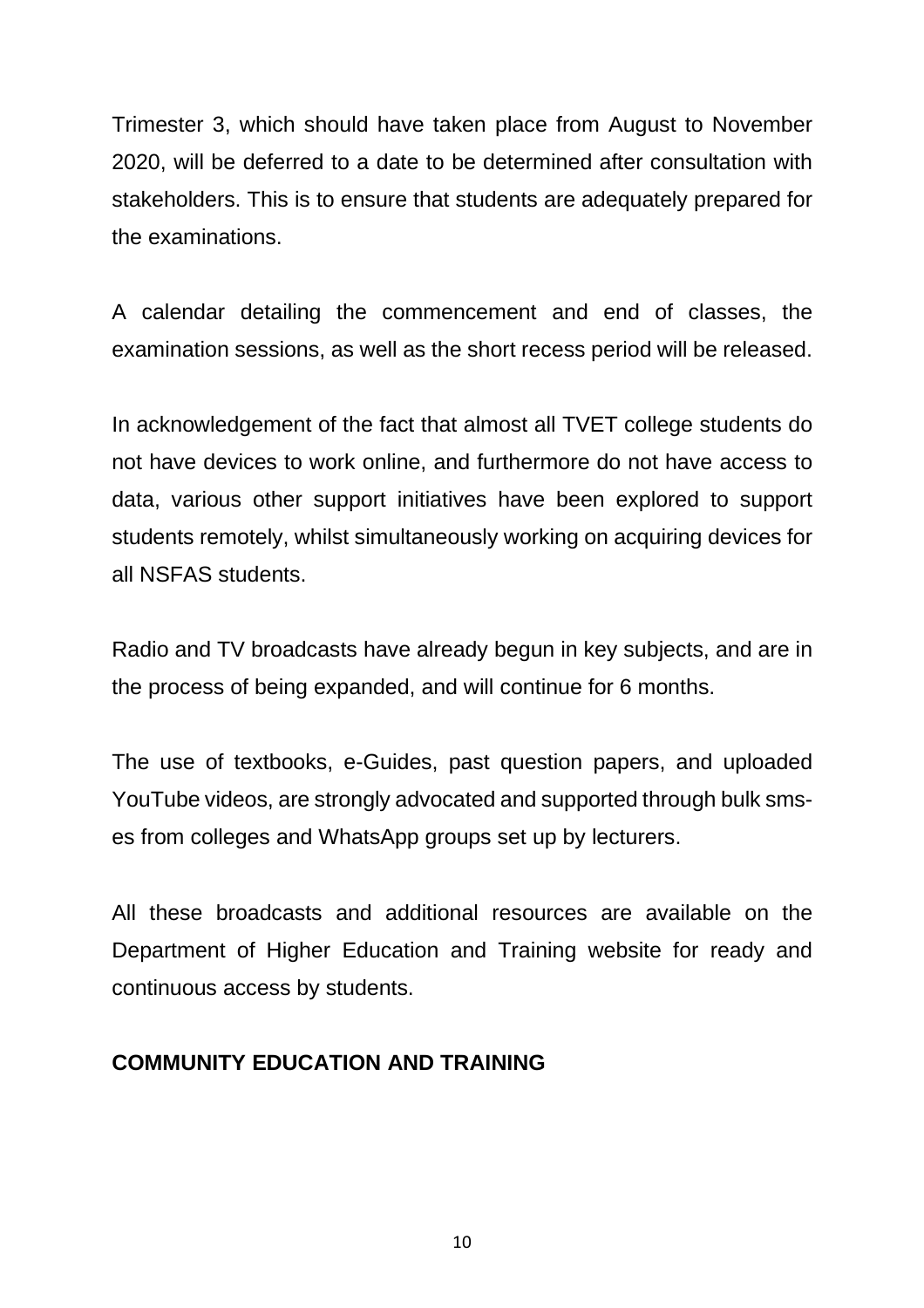Like all our PSET institutions, for the Community Education and Training sector, the resumption of teaching and learning will be staggered in accordance with revised academic calendar.

Priority will be given to students doing the General Education and Training Certificate: Adult Basic Education and Training (GETC: ABET) and the Senior Certificate in preparation for sitting for the October/ November 2020.

The lower level classes, (AET 1-3) will resume on a later date aligned to the phasing in of grades in the school system.

We have postponed the writing of CET May/June General Education and Training Certificate: Adult Basic Education and Training examinations which were supposed to commence on the 20<sup>th</sup> May 2020, with all the candidates who were supposed to write the examinations to sit for their examinations at the end of the year.

To recoup the number of days lost during lockdown, the number of College holidays will be reduced for June and September 2020.

In this regard, a revised academic calendar will be issued to CET Colleges indicating the increased number of tuition days. We will engage with organised labour in the implementation of these measures.

Given that the majority of centres operate from schools, our CET academic calendar will be aligned with that of Department of Basic Education.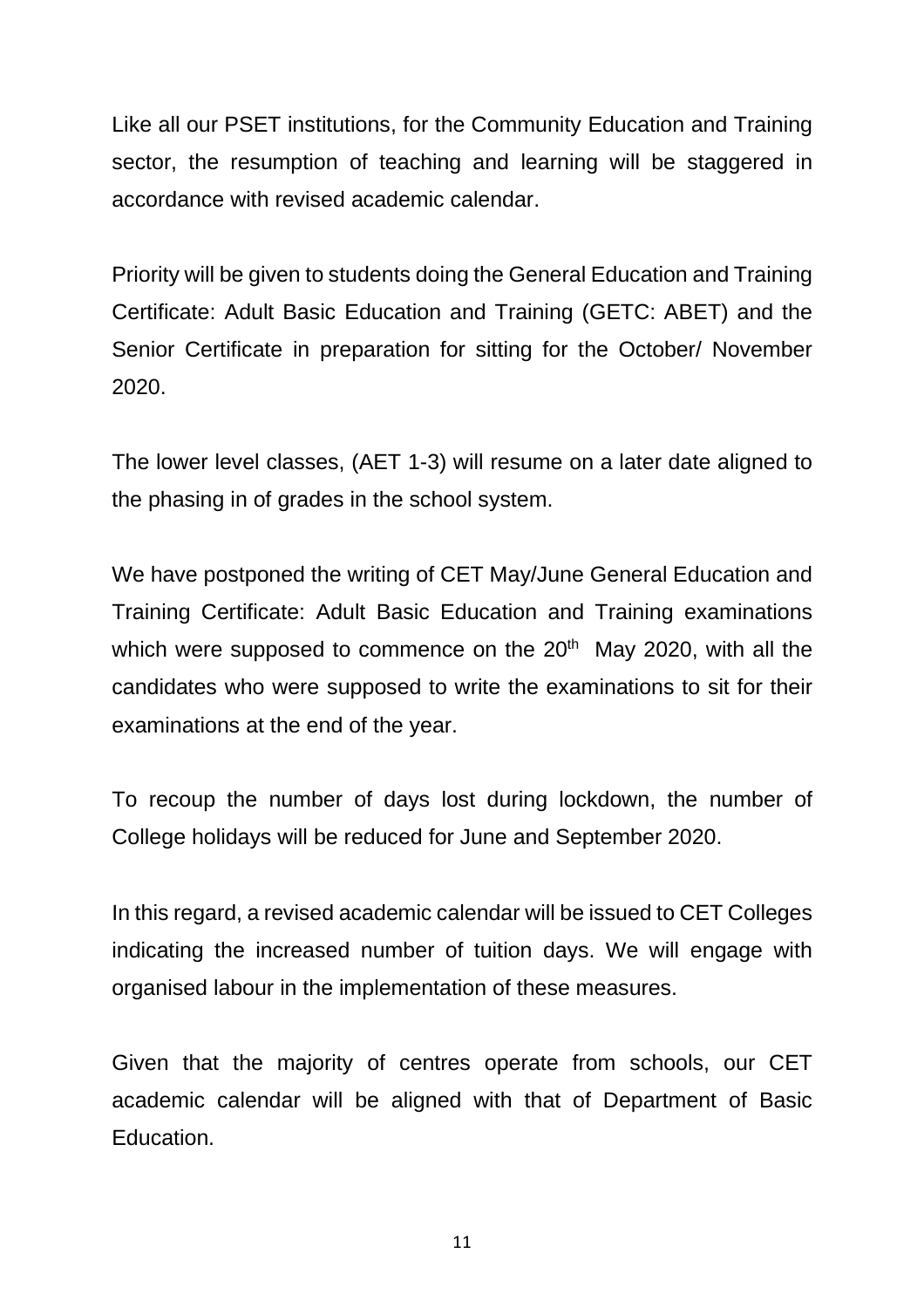In tandem with the resumption of teaching and learning, I appeal to faith based organisations, churches, traditional leaders, NGOs and community leaders to be open to engagements with the Department and CET colleges on the utilisation of their infrastructure for CET tuition and examinations.

## **SKILLS DEVELOPMENT AND TRAINING**

Our Sector Education and Training Authorities (SETAs) working with all these social partners will ensure that during the months of May-June learners are returning to the workplaces and training institutions in line with their gradual opening as per Level 4 guidelines.

I have extended the due date for the submission of the Workplace Skills Plans ("WSP") Annual Training Reports ("ATR") by the employers which are submitted on 30 April every year, to 31 May 2020 in the light of the nationwide lockdown.

I have issued a Directive to all Sector Education and Training Authorities to continue with the payment of learner stipends during the nationwide lockdown period.

We are also implementing measures at INDLELA, where our trade tests are conducted, at the main security entrance, to limit the risk of infections to all those who are entering the premises in strict compliance with the COVID-19 protocols and requirements.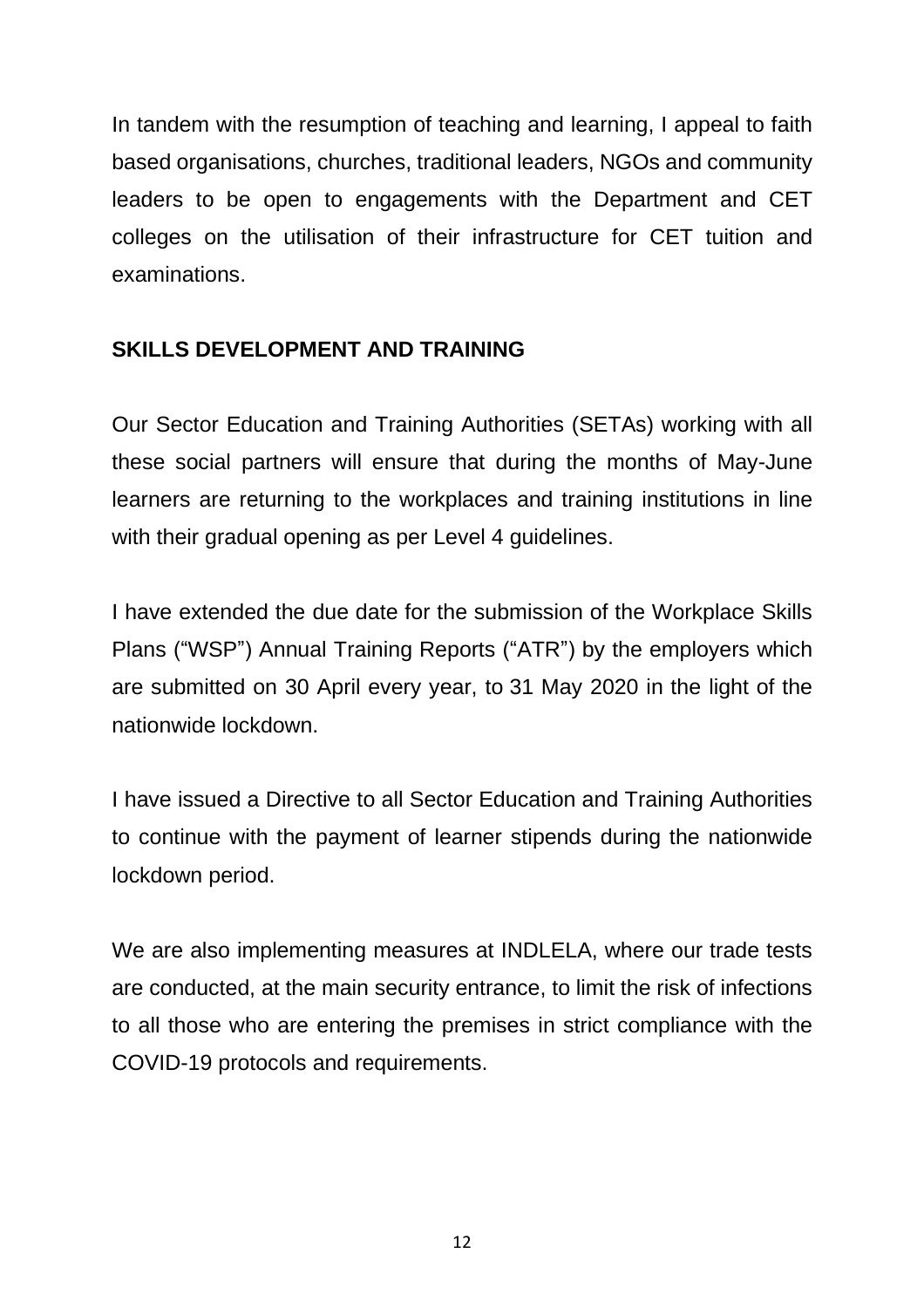In the same vain, the National Skills Fund (NSF) will be engaging the public and private Skills Development Providers ("SDPs") on the dates and modalities of resuming learning as soon as such decisions are made.

As a department, following a request by NEHAWU and working together with them, the NICD, as well as the Health and Welfare & ETDP SETAs, we are developing a concrete plan on the training of various categories of frontline workers, particularly those working in our health facilities and other industries, as part of the COVID-19 awareness campaign.

In this regard I am happy to announce that funding has been set aside for the training of almost 18 000 (actual figure is 17 750) frontline health workers, the leadership and membership of trade unions, the shop stewards and other workers who are dealing with Occupational Safety and Health (OSH), within the context of COVID-19.

This training will take the form of information sharing sessions, as well as technical sessions, targeted at the above-mentioned groups. All these sessions will be online to ensure maximum coverage and reach.

The training will also cover workers on night duty. In addition, and working with the Department of Social Development, 1210 unemployed social workers will be recruited and placed on a 12-month internship, to work with our communities to tackle social distress and other psycho-social challenges facing households and communities during this difficult period.

#### **CONCLUSION**